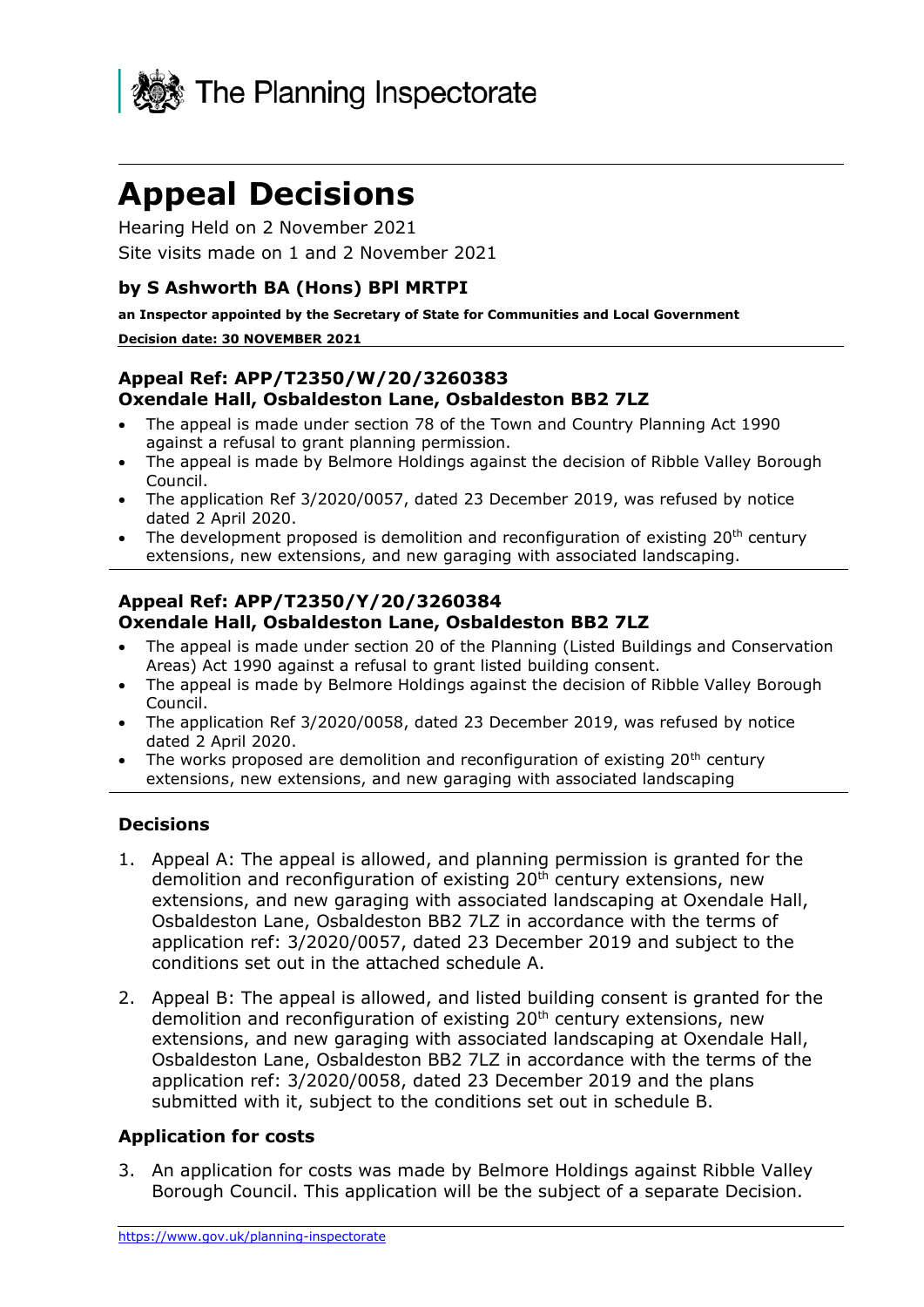## **Preliminary Matters**

- 4. During the appeal process the appellant submitted alternative garage proposals and provided additional details of the proposed tennis court and pavilion. These details had formed part of subsequent applications to the Council for planning permission and listed building consent which were refused<sup>1</sup>. Statutory consultees and third parties were consulted as part of that application process and the details considered by the Council. Accordingly, I am satisfied that no interested party would be prejudiced by my consideration of these details as part of this appeal.
- 5. Although the two appeals have a different emphasis, there are matters common to both. Therefore, to avoid repetition I have dealt with both appeals in one decision letter.

## **Main Issue**

- 6. Oxendale Hall is a Grade II\* listed building dating from 1656. Sited close to that is a barn which is also a Grade II\* listed building. There is no dispute between the parties that the proposed extensions to the Hall would be within the setting of the barn. The proposed landscaping, tennis court and associated pavilion would be within the setting of both buildings.
- 7. The main issue to be considered, therefore, is the effect of the proposal on the special architectural and historic interest (or significance) of the listed building Oxendale Hall and on the setting of both buildings.

## **Reasons**

- 8. The original part of the building is two storeys high with an attic and has an impressive front elevation with four asymmetrical gabled bays and 3, 4 and 5 light mullioned windows set out in a hierarchical arrangement. The building is constructed in sandstone with ashlar quoins and stone slate roof. The significance of the building, as set out in the Heritage Statement<sup>2</sup>, lies in, amongst other things, its original historic fabric, which retains a timber framed interior and evidence of primary phase construction and its evidence as part of the local vernacular tradition. Its historic lobby entry plan form, a fashionable form of construction in the C17, is of particular significance. There is also high aesthetic value in the architectural character of the gabled frontage and the general appearance of the building, particularly from the south. There is no dispute between the parties, or Historic England, that the rear of the building is of lesser significance in heritage terms.
- 9. The significance of the barn, which lies to the west of the Hall and which has been recently restored, lies primarily in its cruck frame, typical of regional farm buildings in the area, and its evidential value in the way the site was originally used.
- 10. It is common ground that the proposal would not affect the historic fabric of the building. The proposed extension to the west side would replace part of the 1990's extension. That extension, constructed in materials and of a style to match the existing, has a low historic significance. There is no dispute between

<sup>1</sup> Application Nos 3/2020/0699 refused 14 December 2020 & 3/2020/0698 refused 15 December 2020 <sup>2</sup> Heritage Statement for the *Proposed Alterations and Extensions at Oxendale Hall, Osbaldeston* by Hinchliffe Heritage 2020 and the Heritage Statement by the Architectural History Practice 2017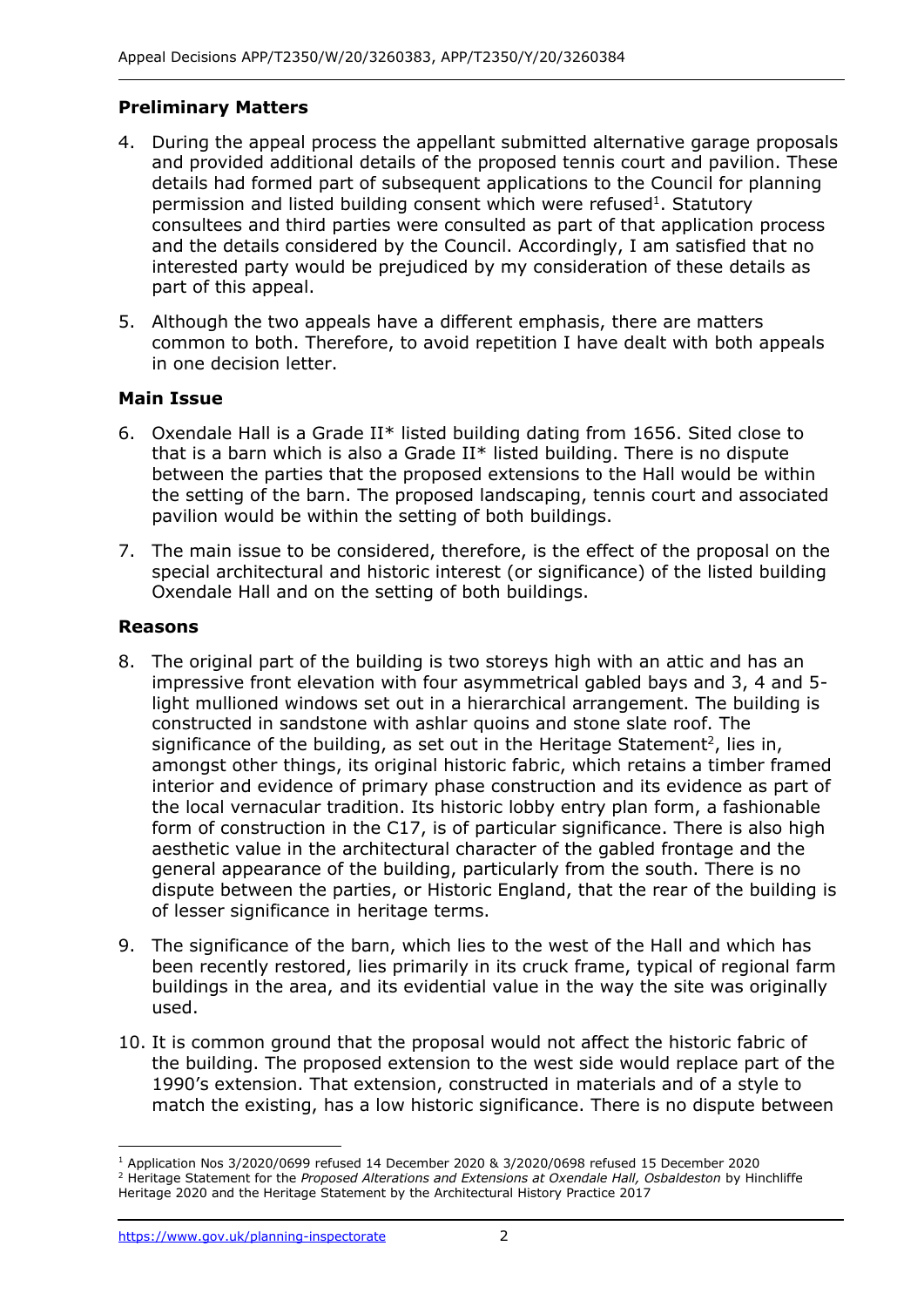the parties that the extension, which obscures much of the rear elevation, affects the legibility of the original part of the building as a heritage asset. Indeed, particularly in longer range views from the public footpath it is difficult to distinguish the two parts of the building from each other. The loss of this part of the building, in itself, would not harm the significance of the listed building.

- 11. The proposed replacement extension to the west side would be part single and part two storey in height and constructed using the stone from the demolition. Designed to have a more contemporary appearance, the extension would provide enhanced living accommodation including better planned circulation space within the property which is currently lacking.
- 12. The existing extension does not reflect the compact planform of the original building. However, whilst the footprint of the proposed extension would extend beyond that of the exiting building to the west it would largely be contained within building lines of the remaining structure. I acknowledge the Council's concern that the two-storey element of the proposal would project beyond the two-storey west gable of the original building and would instead align with the chimney, a limited element of that gable. It would be a bulkier addition because of its projection and height but nevertheless it would remain lower in height and would extend to less than half the width of the original roof. As such a large part of the original roof would remain visible from the north and in views from the important south side the extension would not be visible at all.
- 13. Moreover, that part of the extension would be set well back from the front range beyond recessed areas and would be read as a distinct element, a matter assisted by the detailing of the eaves which would have a simple pointed verge in contrast to the decorative eaves of the original building. The use of ashlar and random coursed stone would clearly distinguish it from the front range. I have taken into account the Council's concern that the two-storey element would obstruct views of a first-floor mullioned window, a characteristic feature of the building. However, that window would not be lost and moreover would still be visible from within the garden and wider parkland. Furthermore, evidence provided at the hearing indicates that views of it would be restricted in only a limited range of views from the north-west. Accordingly, for these reasons I am satisfied that the proposed two-storey element would remain subservient to the original part of the house.
- 14. Projecting back beyond the two-storey element would be a single storey wing. This would have a more limited projection at the side but nevertheless would extend the bulk of the dwelling at the rear. Again, this element is simply designed and detailed with a contemporary glazed bay to the rear. The cumulative footprint of this and the other elements of the extension would be sizeable, particularly at ground floor level. However, the extension would step down in height from the front range and its articulation would assist in reducing its massing. In that way the original part of the building would remain the dominant element.
- 15. This west elevation of the extension would contain extensive glazing at ground floor level. The glazing would have a reflective quality but nevertheless it would appear as a void, a lightweight contrast to the stonework at first floor level and on the original building. Whilst it may attract the eye, particularly when lit from within, the windows would not be set in the same plane and I am unconvinced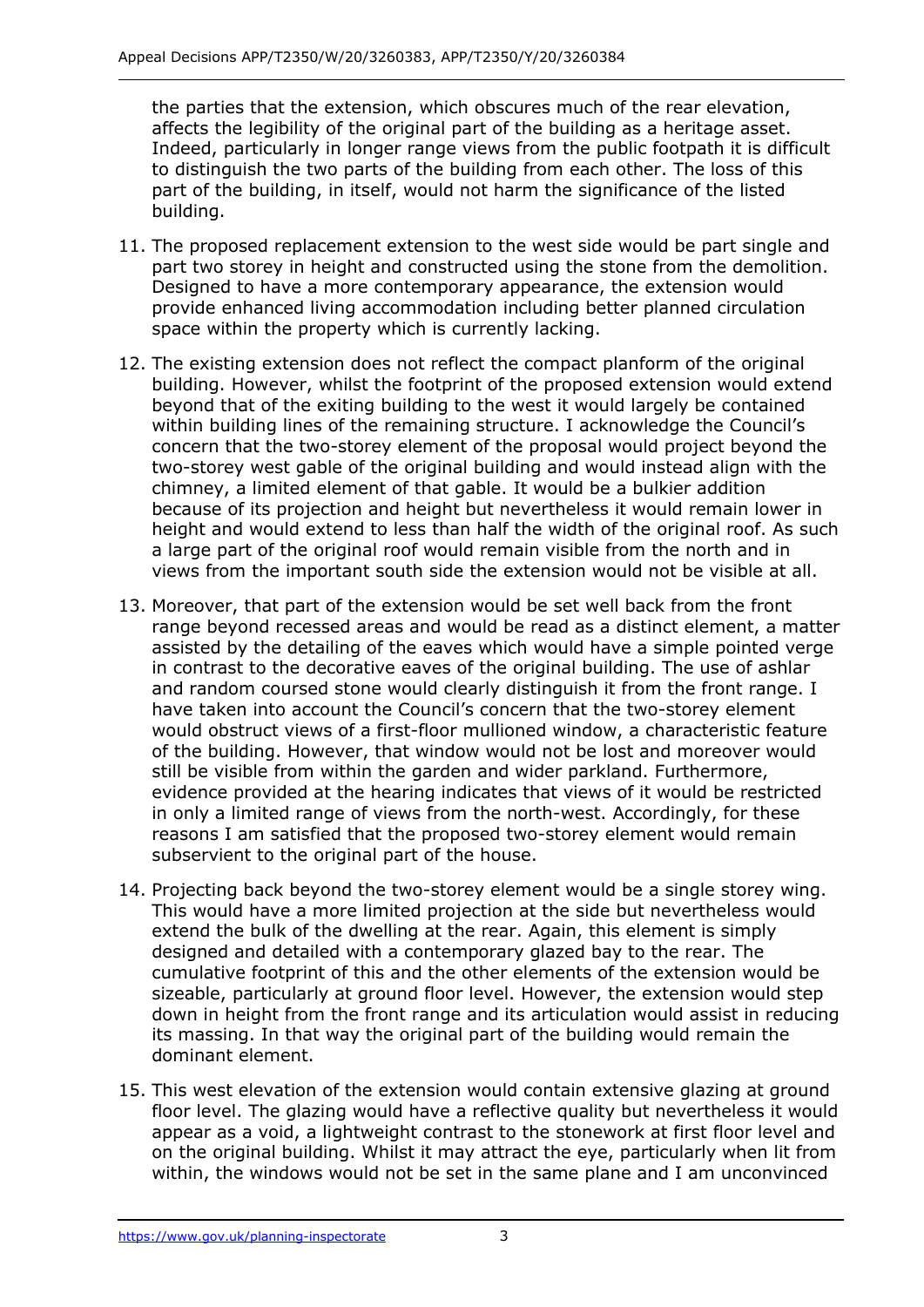they would be read as a strip of glazing. Moreover, it seems to me that these modern elements, the glazing set in dark coloured aluminium and the copper detailing, would clearly distinguish the extension from the original building, an approach favoured by Historic England.

- 16. For these reasons, whilst the new development would be sizeable and visible from the historic access to the south-west and the public footpath to the north, albeit at a distance, the extension to the west side would not overwhelm or dominate the original part of the building. Accordingly, this part of the extension would preserve the listed building and its significance. In addition, given the distance of the Hall from the barn, the extension would preserve the setting and significance of the barn.
- 17. I have considered the appellant's view that the replacement of the existing extension with that proposed would be a benefit of the proposal. However, the proposal does not include the removal of the least sensitive element of the existing extension, the east side, which incorporates dormer windows and garage door openings with portcullis style detailing which are at odds with the style of the original building. Accordingly, whilst I acknowledge that there is a benefit from the proposal in terms of enhancing the legibility of the original building, that benefit carries limited weight.
- 18. To the east side, the proposed four bay garage extension linked to the dwelling by a flat roofed service area would be a further sizeable addition to the property, projecting beyond the east elevation by more than the width of the front range. The garage block has been inventively designed in an attempt to reduce its visual impact and in long range views from the rear the extension would be read as a garden wall. However, from the front the row of garage doors would, by their nature, be unrefined, functional elements that would be dominant, at odds with the refined features of the listed building. I acknowledge that this part of the building would be set well back from the front range but nevertheless it would be visible through the gap in a hedge which creates the entrance to the site and would be seen in close proximity to the important front elevation. The juxtaposition of the two elements would to my mind be incongruous.
- 19. I have considered the alternative proposal in which the end two garage bays would be left open at either end, and the roof form simplified, to resemble a cartshed. Whilst I acknowledge that this is an attempt to overcome the Council's concerns, it seems to me that the resulting structure would lack visual cohesion. To my mind this itineration of the scheme would therefore cause a greater distraction from the front range than that originally submitted.
- 20. However, the proposal would see the creation of a semi-enclosed courtyard to the east side of the building, bound by a combination of extended hedge planting, walling, a solid gate and by the garage block itself. Entrance courtyards are not uncommon in the curtilage of historic houses and I note the approach has been endorsed by Historic England. The proposed boundary treatment would assist in screening and, whilst it cannot be relied upon to justify inappropriate development, would help mitigate the harm caused by the garages. Accordingly, whilst I have given great weight to the views of Historic England in this regard, there would be limited harm to the significance of the listed building arising from this element of the proposal.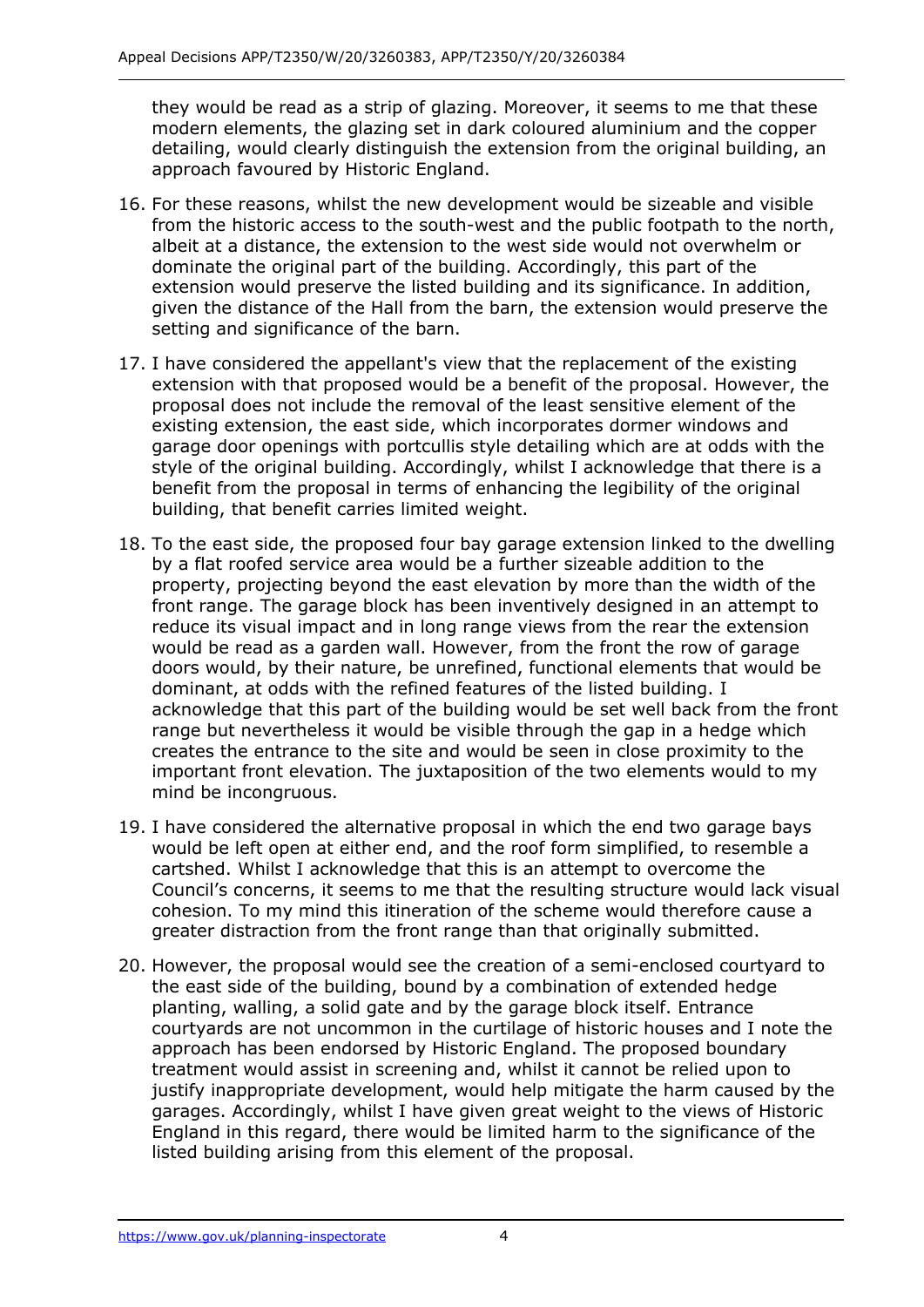- 21. The National Planning Policy Framework (the Framework) explains that the setting of a heritage asset are the surroundings in which a heritage asset is experienced. It notes that 'its extent is not fixed and may change as the asset and its surroundings evolve'. There is no dispute between the parties that the land around the buildings would have been agricultural. Indeed, the Heritage Statements note, the Hall was once occupied by a tenant farmer. However, the use, character and appearance of the surroundings have been significantly altered in recent times to open parkland with woodland beyond. In addition, the access drive has been relocated to a north-south axis immediately in front of the principal elevation and planted with formal planting.
- 22. The openness of the setting allows the listed buildings to be appreciated from the network of public footpaths that surround the site. The formal appearance of the access and sense of arrival it creates enhances the experience of what, in current society, is a dwelling of moderately high social status.
- 23. The Framework indicates that elements of a setting may make a negative contribution to the significance of an asset and in that respect the cark park to the east side of the building, which lacks definition or visual integration with the Hall, and the cars parked on it, make a negative contribution to the significance of the listed building. The proposed reduction in the size of the hard surface and its enclosure to provide a more defined space, plus the opportunity for cars to be moved out of sight is a benefit of the scheme in heritage terms to which I attach significant weight.
- 24. The relocation of the tennis court and enclosure further away from the Hall and immediate surroundings of the barn, and it's setting down into the ground, would reduce its visual impact and is also therefore a limited benefit in heritage terms. The proposed pavilion, a modest structure faced in natural stone with a copper fascia and roof, would be simple in terms of its design and limited in scale. Set away from the listed buildings, and clearly having a different function, the structure would not dominate or undermine the significance of the heritage assets but would have a neutral impact on their setting.
- 25. The proposed landscaping would have a formal character which would alter, to a limited degree, the appearance of part of the setting of the buildings. The planting may not require planning permission but even if it did, I am unconvinced that the change would be harmful to the significance of the asset given that the original character of the landscape has already been changed and the planting is limited in extent. I am therefore satisfied that this element of the scheme would have a neutral impact on the significance of the buildings.
- 26. Drawing all these things together, the proposed extension, specifically the proposed garages, would result in some limited harm to the building and its setting. That harm carries considerable importance and weight.
- 27. However, benefits in heritage terms include the changes to the cark park set out above which carries significant weight, plus limited weight from the improvements to the legibility of the original building and limited weight from the relocation and setting down of the tennis court. Accordingly, these benefits outweigh the limited harm identified and as such I conclude that overall, in terms of a heritage balance, there would be no harm to the heritage assets or their significance.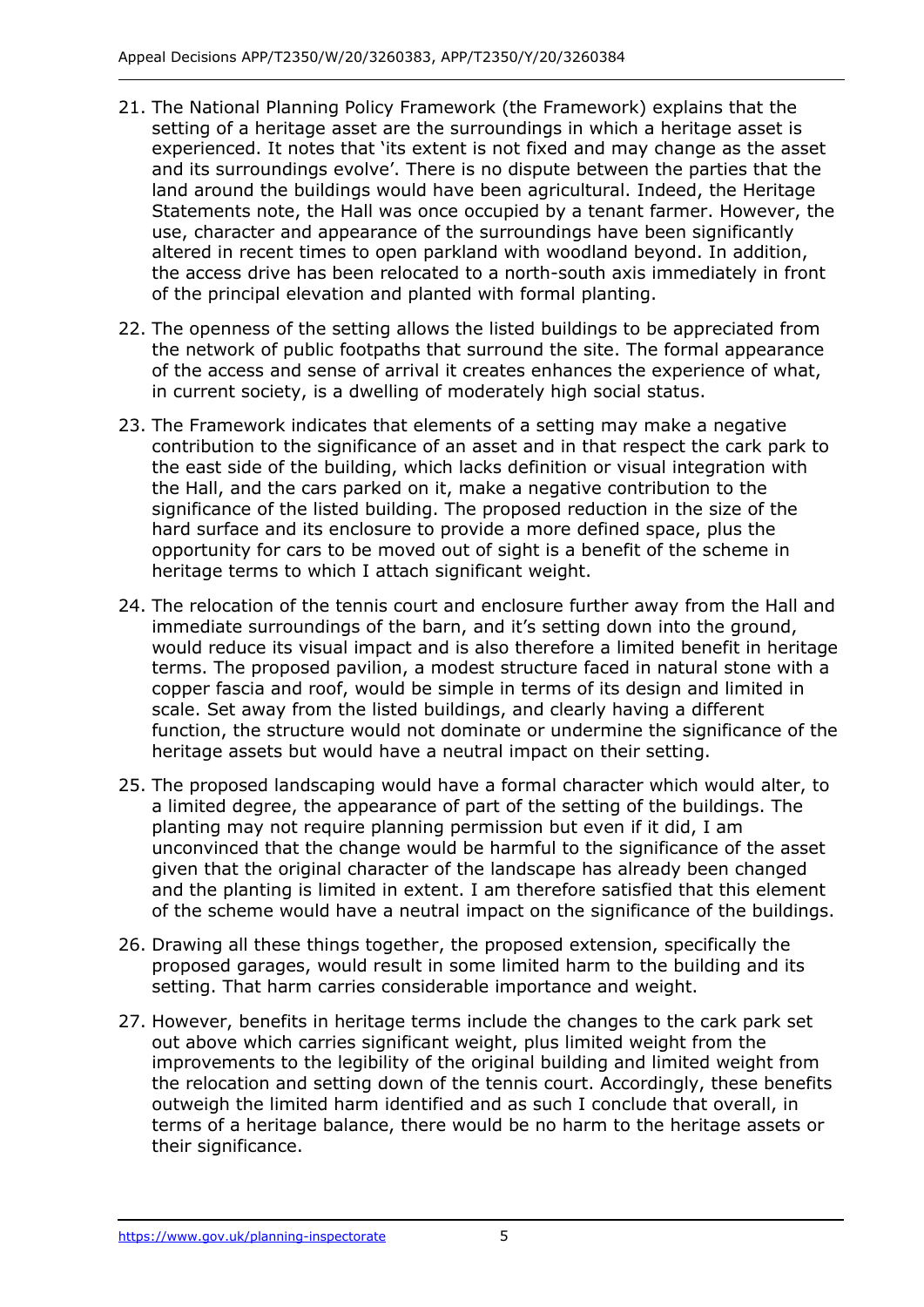- 28. For these reasons, the proposal accords with the statutory requirement of the s.66 (1) of the Planning (Listed Buildings and Conservation Areas) Act 1990 which requires that the decision maker shall have special regard to the desirability of preserving the listed building or its setting or any features of special interest it possesses.
- 29. In addition, for the same reason, the proposal also complies with the requirements of Key Statement EN5 and Policies DMG1 and DME4 of the Ribble Valley Core Strategy which seek, amongst other things and in various ways, to conserve and enhance heritage assets and their settings in a manner appropriate to their significance, and the requirements of the Framework which states that any harm to the significance of a designated heritage asset will require clear and convincing justification.
- 30. At the hearing other benefits of the scheme were discussed in terms of, amongst other things energy efficiency. However, the Framework only requires a balance of public benefits where harm to an asset has been identified. Accordingly, this, and any private benefits to the appellant are not determinative.

# **Conditions**

- 31. At the hearing the appellant provided amended wording to the Council's originally suggested conditions they considered were necessary in the event of the appeals being allowed. I have considered these conditions in the light of the requirements of the Planning Practice Guidance.
- 32. In the interests of proper planning and to provide certainty I have imposed the standard the time limit conditions on both decisions and the plans condition on the planning permission. Also necessary in both cases are conditions requiring the submission and agreement of the specifications and samples of external materials window and door surrounds, windows and doors, and further details of the dressing, coursing, and laying of walling and roofing materials in order to protect the special architectural interest and setting of both listed buildings. A condition requiring a programme of archaeological work to ensure the recording of matters of archaeological importance is necessary. Given the nature of this work this is by necessity a pre-commencement condition. The appellant is agreeable to that.
- 33. In order to ensure that satisfactory provision is made to safeguard the habitat of any bats present on the site a condition is necessary to ensure that the mitigation contained in the appellants protected species report is necessary. Conditions requiring the re-use of materials from the demolished section of the building, and a condition requiring the provision of electric vehicle charging points are reasonable and necessary in the interests of sustainability. Whilst there is no development plan policy requirement for the charging points it would be in line with reflect the governments aims of promoting sustainable development and would, moreover, meet the tests of conditions in the PPG
- 34. In order to ensure the retention of the planting scheme put forward as mitigation for the impact of the garages, a condition requiring the ongoing maintenance of the hedge bordering the car park is required. Details of other landscaping within the site are not necessary to make the development acceptable and as such a further landscaping condition would be unreasonable.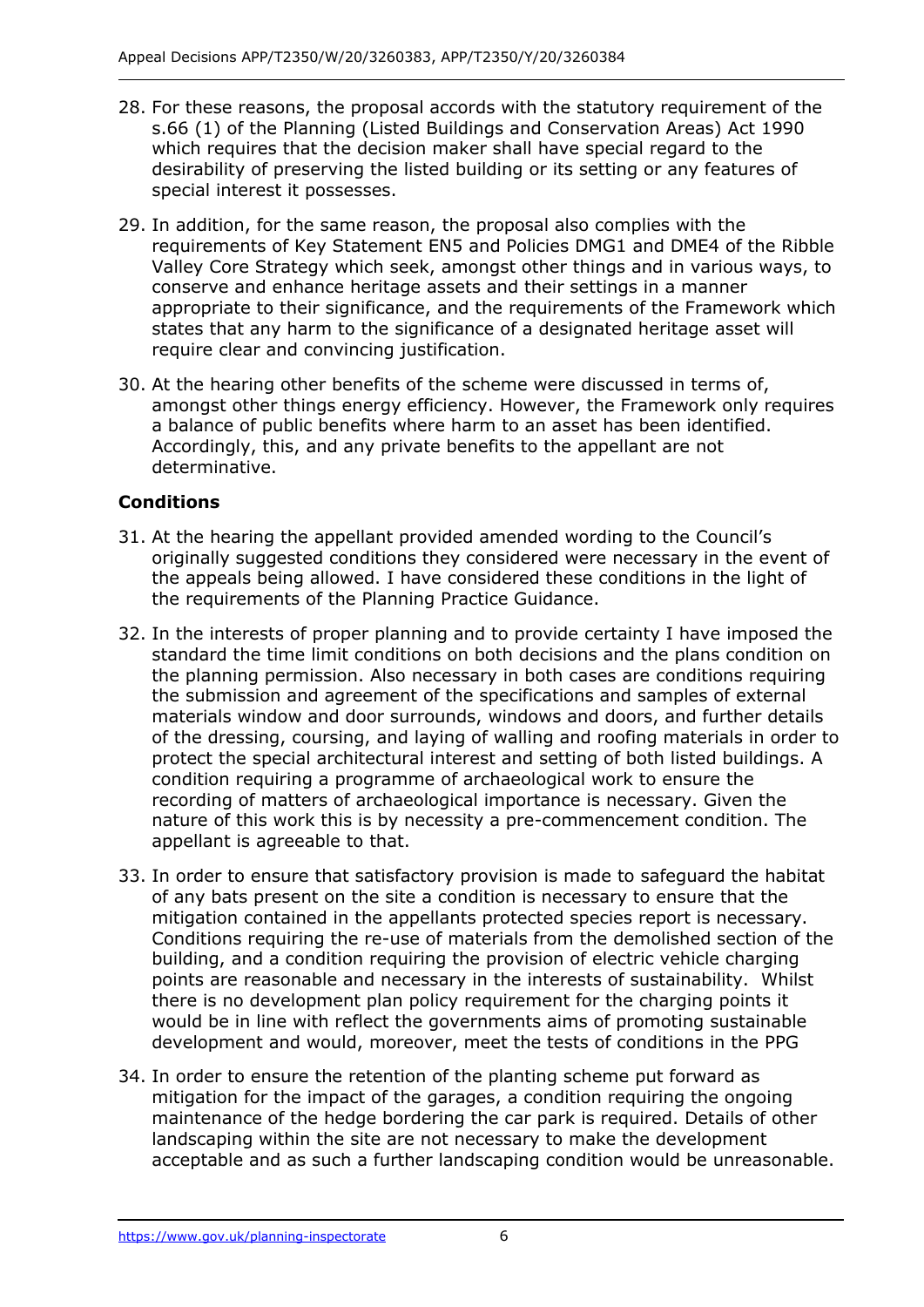35. A further condition requiring details of the tennis court and pavilion has been suggested. However, details of those parts of the proposed development have already been submitted. Conditions relating to external materials will apply equally to the pavilion. Accordingly, such a condition is not necessary.

# **Conclusion**

36. For these reasons and taking all other matters into account Appeal A is allowed and planning permission is granted subject to conditions. Appeal B is allowed, and Listed Building Consent granted subject to conditions.

*S Ashworth*

INSPECTOR

# **Appeal A: Schedule of Conditions**

- 1. The development hereby approved shall be begun no later than three years from the date of this permission.
- 2. The development hereby approved shall be carried out in accordance with the following plans:
	- 18.180.002F Proposed Elevations
	- 18.180.002B Proposed South Elevation
	- 18.180.015C Proposed First Floor Plan Option 4
	- 18.180.14E Proposed Ground Floor Plan Option 4
	- 18.180.021A Proposed Roof Plan- Option 4
	- 18.189.062B South Elevations and Gate Details, only in so far as it relates to the wall and gate details
	- 18.180.061B Proposed Tennis Court
	- M2833.01B Garden Design, only insofar as it relates to the location of the tennis court and pavilion and landscape layout
- 3. Precise specifications and samples of new walling, roofing, window and door surrounds, doors and windows shall be submitted to and approved in writing by the Local Planning Authority before their use in the proposed development. The development shall be carried out only in accordance with the approved details.
- 4. Precise specifications of walling and roofing materials dressing, coursing/laying shall be submitted to and approved in writing by the Local Planning Authority before their use in the proposed development. The development hereby permitted shall be carried out only in accordance with the approved specifications.
- 5. No development shall take place until a programme of archaeological investigation and recording works has been submitted to and approved in writing by the local planning authority. The programme must be carried out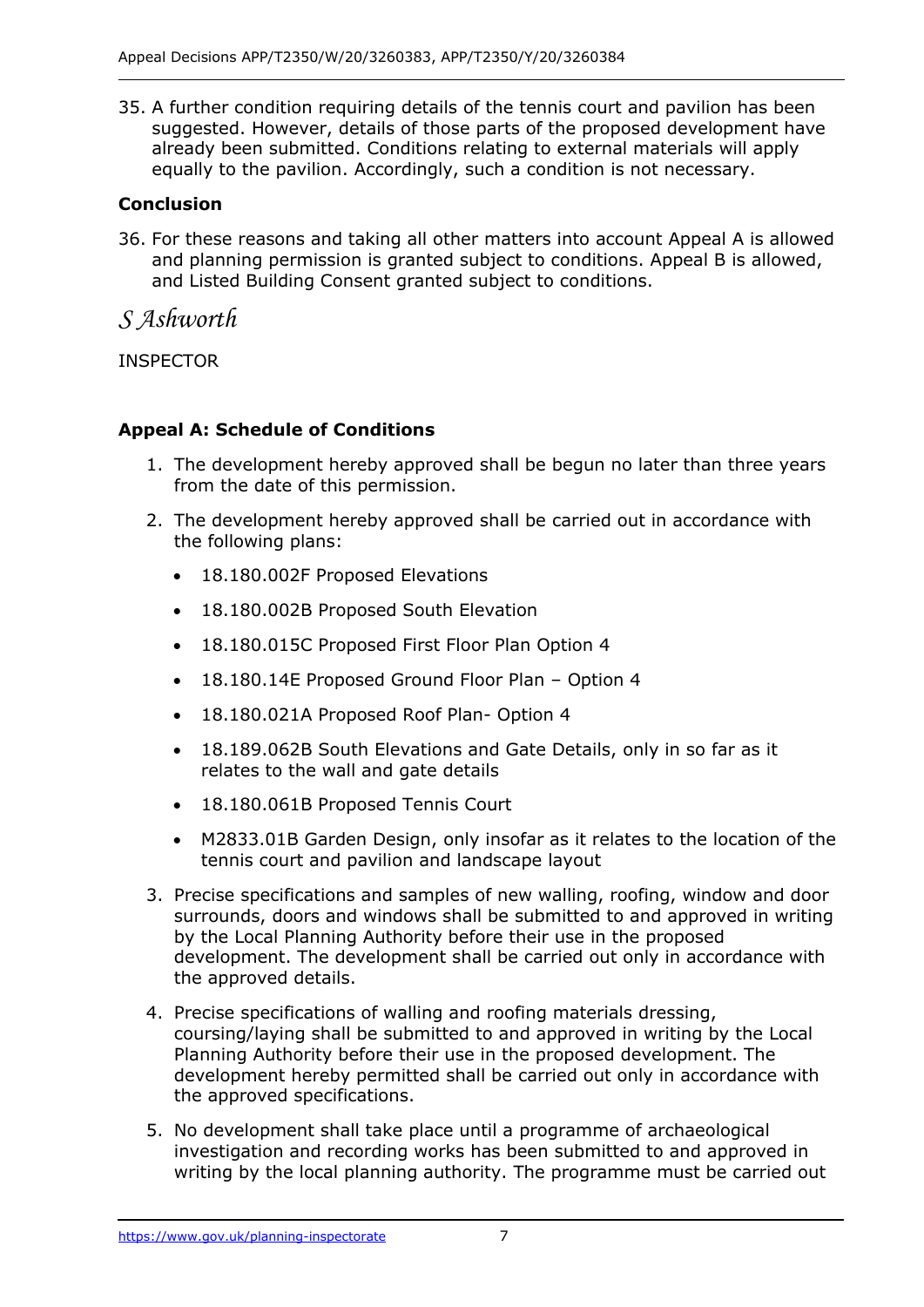in accordance with a written scheme of investigation, which shall first have been submitted to and approved in writing by the Local Planning Authority. These works shall comprise the undertaking of a formal archaeological watching brief during any excavations required for the proposed development. The above works must be carried out by an appropriately qualified and experienced professional archaeological contractor to the standards and guidance set out by the Chartered Institute for Archaeologists. The development shall be carried out in accordance with the agreed details.

- 6. The development shall be implemented in accordance with the recommendations and mitigation of the submitted Method Statement Reasonable Avoidance Measures dated 08.09.2020 from Dave Anderson. In the event that any bats are found or disturbed during any part of the development/roofing work, all work shall cease until further advice has been sought from a licensed ecologist.
- 7. All walling and roofing materials from existing extensions approved for demolition shall be reused in the proposed development unless otherwise agreed in writing by the Local Planning Authority.
- 8. A scheme for the installation of a vehicle charging point shall be submitted to and approved in writing by the Local Planning Authority before their use in the proposed works. The development shall be carried out only in accordance with the agreed details.
- 9. No development shall commence above ground until the precise details of the hedge planting immediately around the car park, as indicated on Dwg No. M2833.01A, have been submitted to and approved in writing by the Local Planning Authority. All planting comprised in the approved details of landscaping shall be carried out in the first planting season following the occupation of the buildings or the completion of the development, whichever is the sooner; and any plants which form part of the hedge within a period of 5 years from the completion of the development die, are removed or become seriously damaged or diseased shall be replaced in the next planting season with others of similar size and species.

## **Appeal B: Schedule of Conditions**

- 1. The works hereby approved shall be begun no later than three years from the date of this permission.
- 2. Precise specifications and samples of new walling, roofing, window and door surrounds, doors and windows shall be submitted to and approved in writing by the Local Planning Authority before their use in the proposed works. The works shall be carried out only in accordance with the approved details.
- 3. Precise specifications of walling and roofing materials dressing, coursing/laying shall be submitted to and approved in writing by the Local Planning Authority before their use in the proposed works. The works hereby permitted shall be carried out only in accordance with the approved specifications.